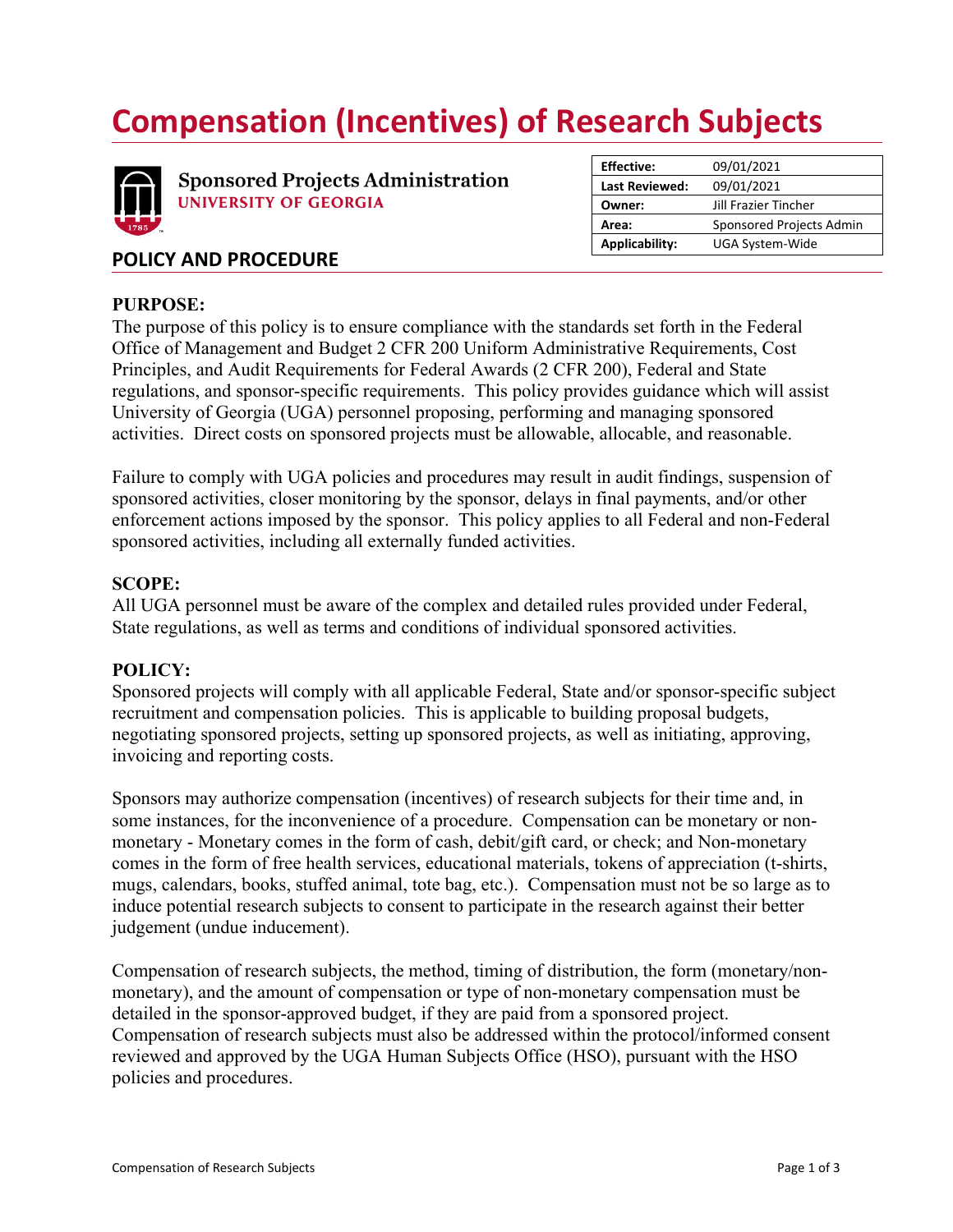All payments are subject to tax laws. The University is required by Internal Revenue Service (IRS) regulations to submit 1099 Forms for all research subjects paid \$600 or more per calendar year and must also adhere to the Uniform Guidance. The Principal Investigator (PI)/unit is responsible for obtaining any tax identification numbers of research subjects required by the University's tax reporting department.

#### **DEFINITIONS:**

A Research Subject is an individual who is or becomes a participant in research, either as a recipient of the test article or as a control. A subject may be either a healthy human or a patient. A research subject is also defined as a living individual about whom an investigator conducting research obtains: data through intervention or interaction with the individual; or identifiable private information. Research subjects may include individuals from the community, UGA employees, students, retirees, non-resident aliens, etc.

Department Administrator has responsibility for assisting PIs in discharging their monitoring responsibilities, for reviewing invoices from subrecipients, and seeking clarification on questionable expenditures, if/when necessary, and for maintaining appropriate documentation.

Informed Consent is the agreement by a subject to participate, or continue participation, in human subjects' research. Informed consents may be written or oral. It includes the ongoing process of information exchange that takes place between the subject and the investigator throughout research participation.

Principal Investigator/Contact Principal Investigator (PI) – A qualified person designated by an applicant institution to direct a sponsored project or program. The PI oversees all scientific and technical aspects of a sponsored project and provides the day-to-day management of the project.

Sponsored Projects are externally funded activities that must be separately budgeted and accounted for according to terms of the sponsoring organization, State regulation, and UGA policy. Sponsored Activities are provided through grants, contracts, and agreements with any Federal Agency, State Agency, or non-Governmental Organization that supports research, training, instruction, public service and other activities.

Sponsor-specific Requirements include requirements stated within the sponsor rules/regulations, funding opportunity announcement, award/grant or contract/agreement and amendments.

#### **PROCEDURE:**

When preparing a proposal, negotiating and setting up a sponsored project, incurring and approving expenses, and invoicing and reporting; UGA personnel must be aware of and conform to the complex and detailed rules surrounding allowability of direct and indirect costs, as well as the rules surrounding the allowability of compensation of research subjects according to petty cash & change fund procedures and IRS tax laws

- 1. PI/unit should prepare proposal budgets after thoroughly reviewing 2 CFR 200, state regulations, and sponsor-specific requirements based upon a best faith estimate of costs needed to perform the scope of work.
- 2. Prior to initiating a cost, PI/unit should ensure the expense is allowable (pursuant to this policy).